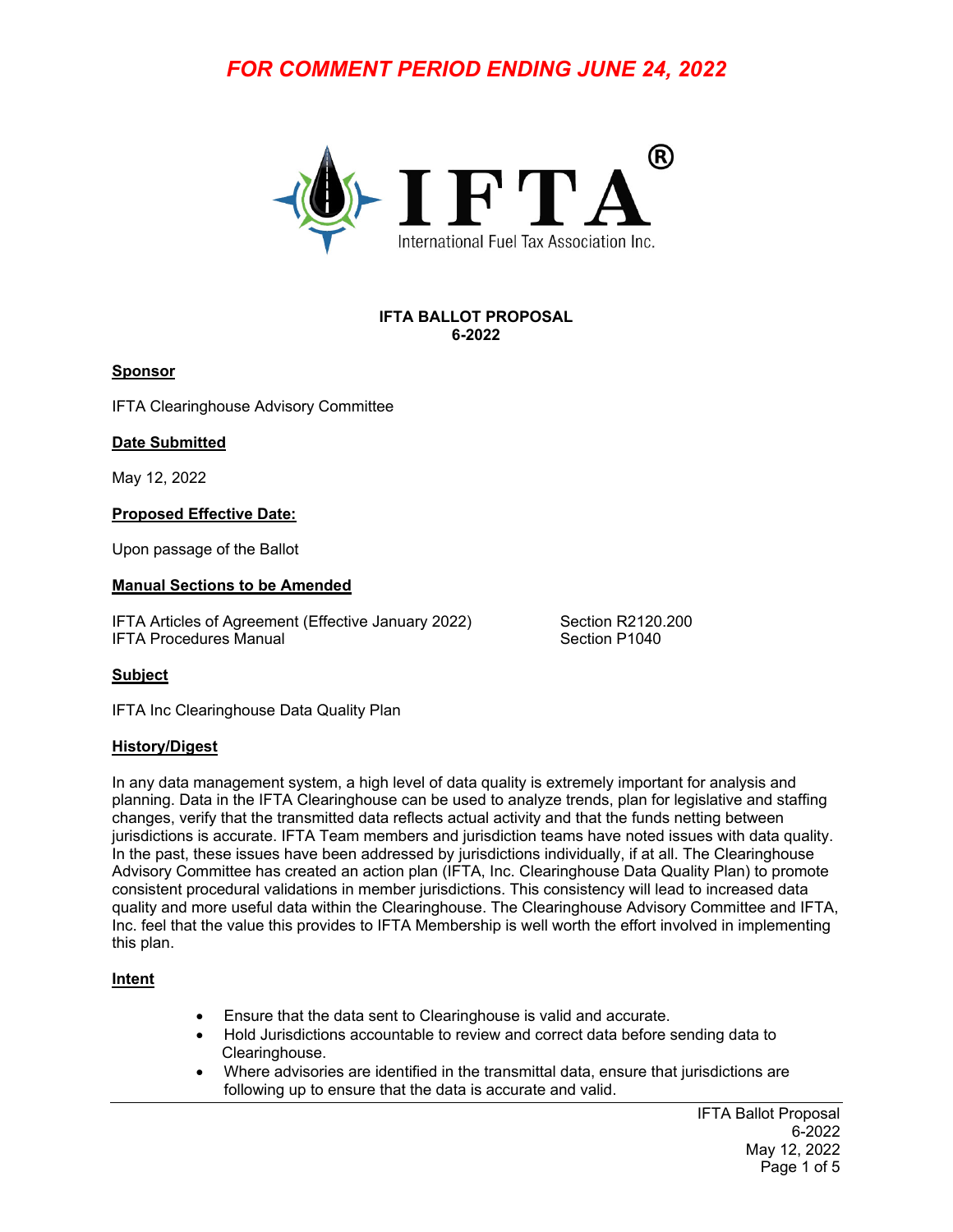#### **Interlining Indicates Deletion; Underlining Indicates Addition**

1 **IFTA Articles of Agreement:** 

#### 2 3 **R2120.200 Transmittal Data**

10

14

18

21<br>22

26 27

32<br>33

34

37

4 When the exchange of a transmittal data listing is required among the participating members by the IFTA<br>5 Articles of Agreement and the IFTA Procedures Manual, such requirements shall be deemed satisfied by 5 Articles of Agreement and the IFTA Procedures Manual, such requirements shall be deemed satisfied by 6 the successful and timely transmission of the data to the clearinghouse. 7

8 The participating members shall be required to provide a transmittal data listing to all other member<br>9 iurisdictions as required by the IFTA Procedures Manual Section P1040. jurisdictions as required by the IFTA Procedures Manual Section P1040.

| 11<br>12 | .100 | All jurisdictions are required to perform data quality/validation checks on the transmittal data<br>that is sent to the IFTA Clearinghouse as outlined in the IFTA Procedures Manual Section                       |  |  |
|----------|------|--------------------------------------------------------------------------------------------------------------------------------------------------------------------------------------------------------------------|--|--|
| 13<br>14 |      | P1040                                                                                                                                                                                                              |  |  |
| 15<br>16 | .200 | Where the monthly transmittal data from a jurisdiction contains data that produces data<br>validation errors under P1040.800.001 through .005, the IFTA Clearinghouse can reject the                               |  |  |
| 17<br>18 |      | entire transmittal file from that jurisdiction until the data validation errors are corrected.                                                                                                                     |  |  |
| 19<br>20 | .300 | Jurisdictions will have multiple opportunities to correct and re-transmit their data prior to the<br>transmittal due date outlined in the IFTA Funds Netting Calendar.                                             |  |  |
| 21<br>22 |      | .400 Where the monthly transmittal data of a jurisdiction creates data validation warnings under                                                                                                                   |  |  |
| 23<br>24 |      | P1040.800.006 through .008 of the Procedures Manual, the transmittal file will be accepted by the<br>IFTA Clearinghouse. However, jurisdictions may be required to identify the steps taken to verify the          |  |  |
| 25<br>26 |      | accuracy of the data producing the data validation warnings during their Program Compliance<br>Review.                                                                                                             |  |  |
| 27<br>28 |      | 500. Where a jurisdiction has conducted a review of data that has produced a data validation error                                                                                                                 |  |  |
| 29<br>30 |      | and is satisfied that the data is true and accurate, the jurisdiction may request that the Clearinghouse<br>accept their transmittal file despite the data validation error(s). The IFTA Clearinghouse will review |  |  |
| 31<br>32 |      | the situation and determine the acceptability of the transmittal file.                                                                                                                                             |  |  |
| 33       |      | <b>IFTA Procedures Manual:</b>                                                                                                                                                                                     |  |  |

35 The data validation checks contained in the IFTA Inc. Clearinghouse Data Quality Plan will be added to 36 P1040 in the IFTA Procedures manual.

## 38 **\*P1040 MONTHLY TRANSMITTALS**

#### 39<br>40 40 **Outgoing Transmittals**

41 42 Each member jurisdiction shall forward transmittal data listings related to tax returns received during each 43 month. Transmittal data listings and related funds must be forwarded monthly in accordance with the 44 transmittal and funding calendar prepared by the Clearinghouse Advisory Committee and approved by 45 the IFTA, Inc. Board of Trustees. The funds and the supporting transmittal data listings may be sent 46 separately. A report of no activity is required for each member jurisdiction if no revenue was collected on 47 its behalf. 48

## 49 **Incoming Billing Transmittals**

50 51 In the event a transmittal data listing to another jurisdiction results in money being owed to the base<br>52 iurisdiction, the iurisdiction being billed shall remit payment to the base iurisdiction in accordance wit jurisdiction, the jurisdiction being billed shall remit payment to the base jurisdiction in accordance with the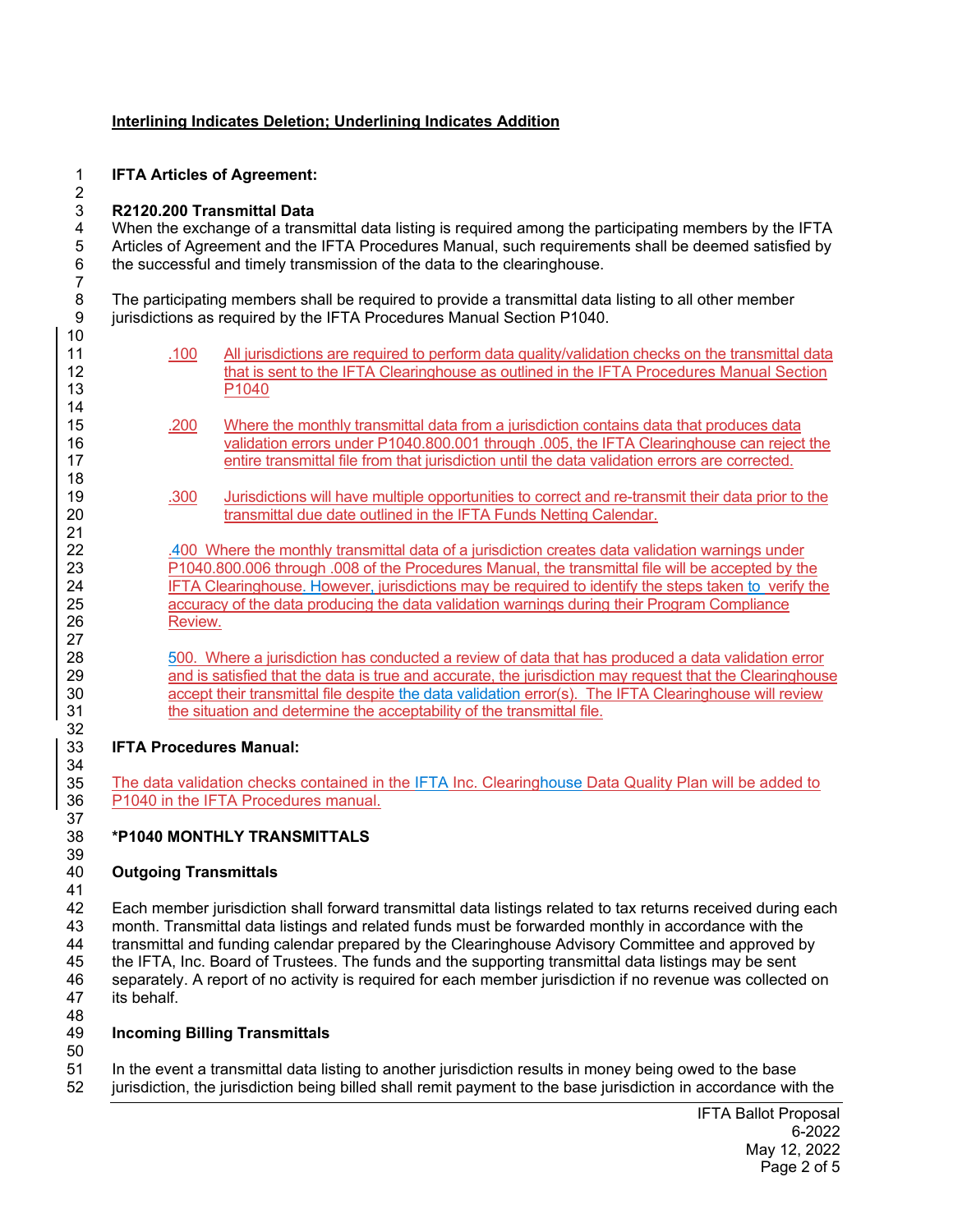| 53<br>54<br>55 | transmittal and funding calendar prepared by the Clearinghouse Advisory Committee and approved by<br>the IFTA, Inc. Board of Trustees.                                                           |
|----------------|--------------------------------------------------------------------------------------------------------------------------------------------------------------------------------------------------|
| 56<br>57       | The transmittal data listing shall contain, but not be limited to, the following information:                                                                                                    |
| 58<br>59       | .050 The base jurisdiction's name;                                                                                                                                                               |
| 60<br>61       | .100 The reporting period that the transmittal data listing is for;                                                                                                                              |
| 62<br>63       | .150 The account number of each licensee being reported;                                                                                                                                         |
| 64<br>65       | .200 The total miles or kilometers reported for each licensee for that jurisdiction;                                                                                                             |
| 66<br>67       | .250 The total taxable miles or kilometers reported for each licensee for that jurisdiction;                                                                                                     |
| 68<br>69       | .300 The reported fleet fuel consumption factor for each licensee;                                                                                                                               |
| 70<br>71       | .350 The reported taxable gallons or liters for each licensee for that jurisdiction;                                                                                                             |
| 72<br>73       | <b>.400</b> The reported tax paid gallons or liters for each licensee for that jurisdiction;                                                                                                     |
| 74<br>75       | .450 The net taxable gallons or liters for each licensee for that jurisdiction;                                                                                                                  |
| 76<br>77       | .500 The tax due for each licensee for that jurisdiction;                                                                                                                                        |
| 78<br>79       | .550 The interest due for each licensee for that jurisdiction;                                                                                                                                   |
| 80<br>81       | .600 The total due for each licensee for that jurisdiction;                                                                                                                                      |
| 82<br>83       | .650 The amount deficient from partial payment for each licensee for that jurisdiction; and                                                                                                      |
| 84<br>85       | .700 The summary totals of items listed in IFTA Procedures Manual Sections P1040.200,<br>P1040.250, and P1040.350 through P1040.650.                                                             |
| 86<br>87       | .800 All IFTA jurisdictions must perform the following data validation checks on all "OR" (original                                                                                              |
| 88<br>89       | return) rows in the transmittal detail file:                                                                                                                                                     |
| 90<br>91       | 0.010 All Carrier IDs included in the monthly transmittal file must be properly formatted with 9<br>digits. If the Carrier ID in any row of the transmittal file is not formatted correctly, the |
| 92<br>93       | entire transmittal will be rejected by the IFTA Clearinghouse.                                                                                                                                   |
| 94             | .020 The fuel type specified on each row of the transmittal file must be formatted as a                                                                                                          |
| 95<br>96       | recognized IFTA fuel type as specified in the IFTA, Inc. Clearinghouse Data Quality<br>Plan. If the fuel type in any row of the transmittal file is not formatted correctly, the                 |
| 97             | entire transmittal file will be rejected by the IFTA Clearinghouse.                                                                                                                              |
| 98             |                                                                                                                                                                                                  |
| 99             | .030 Each non-base jurisdictional OR row in the transmittal file must have sufficient data to                                                                                                    |
| 100<br>101     | allow for the proper calculation of the tax due and interest owing.- If any non-base<br>jurisdictional OR transmittal row is showing a tax due, and the total miles, or total                    |
| 102            | kilometers, are zero, or Null, the entire transmittal file will be rejected by the IFTA                                                                                                          |
| 103            | Clearinghouse. This clause does not apply to OR surcharge rows in the transmittal                                                                                                                |
| 104            | file.                                                                                                                                                                                            |
| 105            |                                                                                                                                                                                                  |
| 106<br>107     | .040 For US jurisdictions, if the MPG value for a non-base jurisdictional row in the<br>transmittal file exceeds the maximum allowable MPG value specified in the IFTA, Inc.                     |
|                |                                                                                                                                                                                                  |

IFTA Ballot Proposal 6-2022 May 12, 2022 Page 3 of 5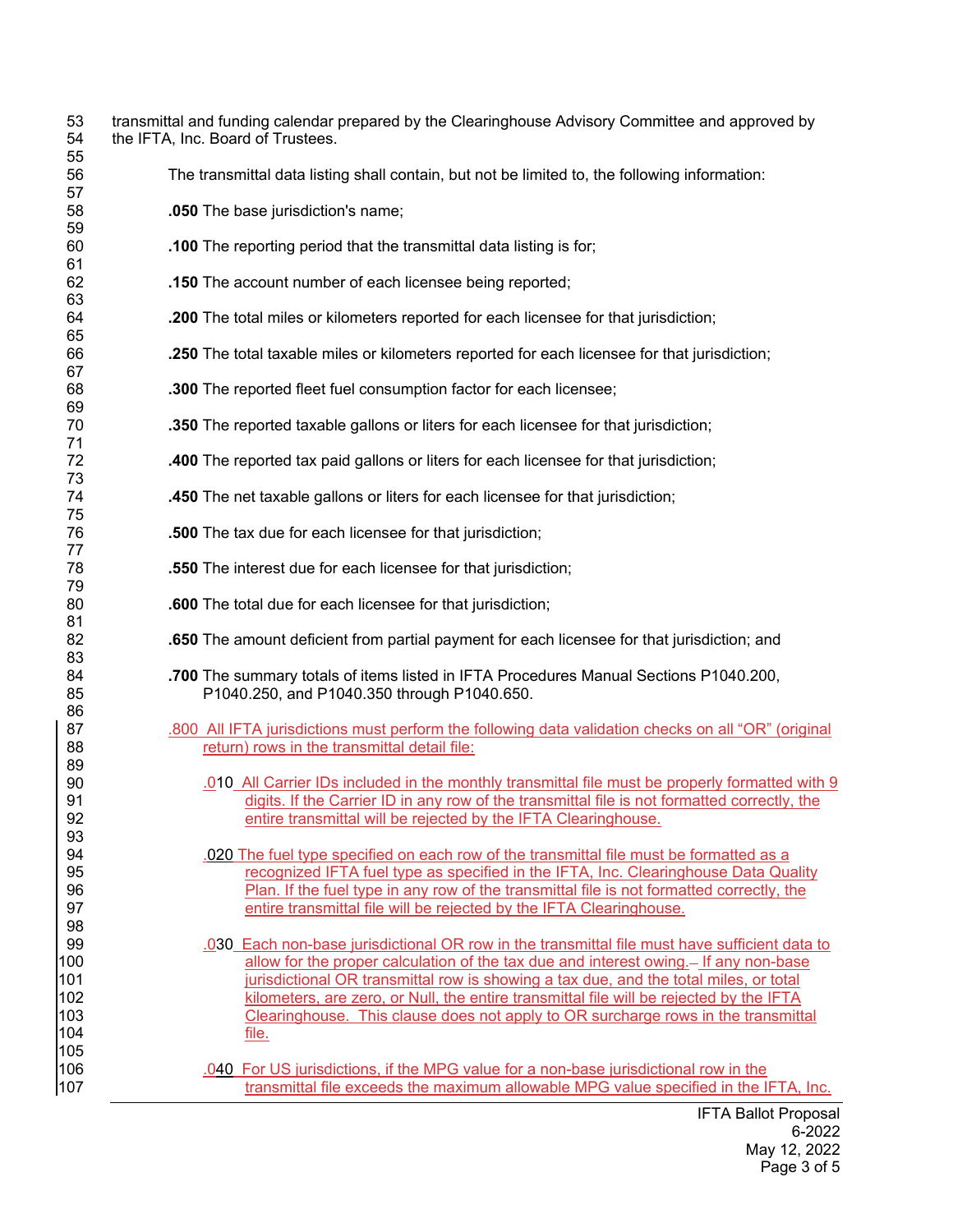| 108<br>109<br>110<br>111<br>112                             | Clearinghouse Data Quality Plan, and the total miles travelled for the carrier's<br>Quarterly return is above the specified distance criteria, and the total tax due for the<br>non-base jurisdictional row is greater than the upper dollar criteria, or less than the<br>lower dollar criteria, the entire file will be rejected by the IFTA Clearinghouse.                                                                                                                                                                                                                                                                                                                                                                                        |
|-------------------------------------------------------------|------------------------------------------------------------------------------------------------------------------------------------------------------------------------------------------------------------------------------------------------------------------------------------------------------------------------------------------------------------------------------------------------------------------------------------------------------------------------------------------------------------------------------------------------------------------------------------------------------------------------------------------------------------------------------------------------------------------------------------------------------|
| 113<br>114<br>115<br>116<br>117<br>118                      | Similarly, for Canadian jurisdictions, if the KPL value for a non-base jurisdictional row<br>in the transmittal file exceeds the maximum allowable KPL value specified in the IFTA,<br>Inc. Clearinghouse Data Quality Plan, and the total kilometers travelled for the<br>carrier's Quarterly return is above the specified distance criteria, and the total tax due<br>is greater than the upper dollar criteria, or less than the lower dollar criteria, the entire<br>transmittal file will be rejected by the IFTA Clearinghouse.                                                                                                                                                                                                               |
| 119<br>120<br>121<br>122<br>123<br>124                      | .050 For US jurisdictions, if the MPG value for a non-base jurisdictional row in the<br>transmittal file is below the minimum allowable MPG value as specified in the IFTA,<br>Inc. Clearinghouse Data Quality Plan, and the tax due amount of that row results in a<br>refund in excess of refund dollar limit, the entire transmittal file will be rejected by the<br><b>IFTA Clearinghouse.</b>                                                                                                                                                                                                                                                                                                                                                   |
| 125<br>126<br>127<br>128<br>129<br>130                      | Similarly, for Canadian jurisdictions, if the KPL value for a non-base jurisdictional row<br>in the transmittal file is below the minimum allowable KPL value as specified in the<br>IFTA, Inc. Clearinghouse Data Quality Plan, and the tax due amount of that row<br>results in a refund in excess of the refund dollar limit, the entire transmittal file will be<br>rejected by the IFTA Clearinghouse.                                                                                                                                                                                                                                                                                                                                          |
| 131<br>132<br>133<br>134<br>135<br>136<br>137<br>138<br>139 | .060 For US jurisdictions, if a jurisdictional transmittal file has more than one non-base<br>jurisdictional row per quarterly return where the tax paid gallons equals the taxable<br>gallons (i.e. Net Gallons equal to zero), the jurisdiction will receive an advisory email<br>from the IFTA Clearinghouse alerting the jurisdiction to the presence of multiple net<br>zero lines in their transmittal file. The transmittal file will not be rejected by the IFTA<br>Clearinghouse based on the net-zero advisories, but each occurrence will be available<br>during the Program Compliance Review for that jurisdiction, and jurisdictions may be<br>asked to substantiate their follow up activities to ensure that the transmittal data is |
| 140<br>141<br>142<br>143<br>144<br>145<br>146<br>147<br>148 | accurate.<br>Similarly For Canadian jurisdictions, if a jurisdictional transmittal file has more than<br>one non-base jurisdictional row per quarterly return where the tax paid litres equals<br>the taxable litres (i.e. Net Litres equal to zero), the jurisdiction will receive an advisory<br>email from the IFTA Clearinghouse alerting the jurisdiction to the presence of multiple<br>net zero lines in their transmittal file. The transmittal file will not be rejected by the<br>IFTA Clearinghouse based on the net-zero advisories, but each occurrence will be<br>available during the Program Compliance Review for that jurisdiction, and jurisdictions                                                                              |
| 149<br>150<br>151<br>152<br>153<br>154<br>155<br>156<br>157 | may be asked to substantiate their follow up activities to ensure that the transmittal<br>data is accurate.<br>.070 For US jurisdictions, if a jurisdictional transmittal file contains a non-base jurisdictional<br>row where both the Net Taxable Gallons and the Tax Rate are non-zero, and the Tax<br>Due is zero, the jurisdiction will receive an advisory email from the IFTA<br>Clearinghouse alerting the jurisdiction to the presence of row data that meet these<br>criteria. The transmittal file will not be rejected by the IFTA Clearinghouse based on<br>these advisories, but each occurrence will be available during the Program                                                                                                  |
| 158<br>159<br>160<br>161<br>162                             | Compliance Review for that jurisdiction, and the jurisdiction may be asked to<br>substantiate their follow up activities to ensure that the transmittal data is accurate.<br>Similarly, for Canadian jurisdictions, if a jurisdictional transmittal file contains a non-<br>base jurisdictional row where both the Net Taxable Litres and the Tax Rate are non-                                                                                                                                                                                                                                                                                                                                                                                      |